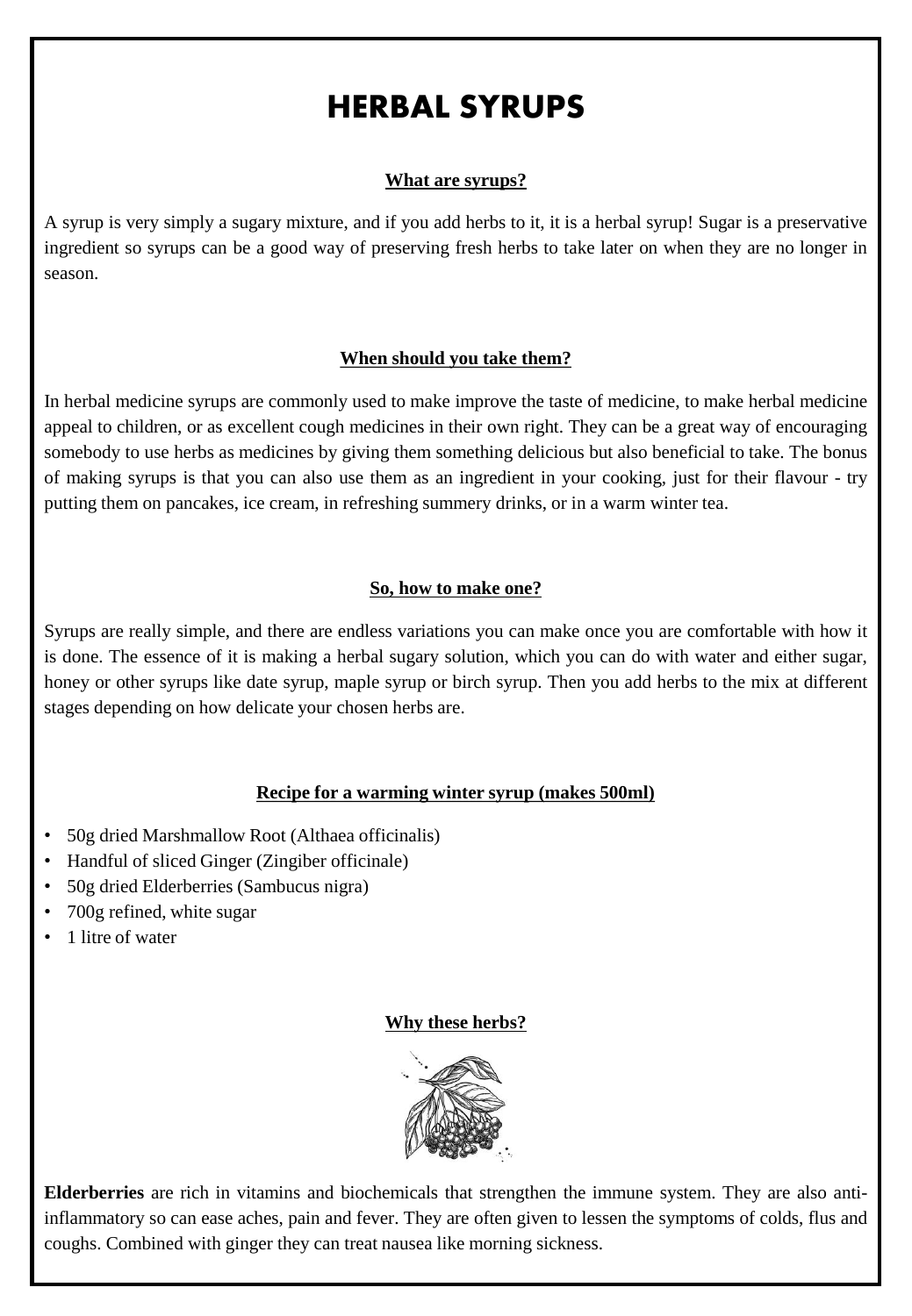

**Marshmallow root** is a very old remedy for soothing throats and the digestion. It is a very demulcent herb, which means it is excellent at treating inflammations or irritations of our soft internal tissues - like the throat and stomach. It is also delicious, and where the sweet 'Marshmallow' originally came from.



**Ginger root** is an excellent and tasty warming herb, which has the added benefits of relieving pain and nausea.

# **Making Herbal Syrups**

You have got all those ingredients. What should you do now?

When you are using ingredients that are hard, or woody such as the roots of a plant, or the dried berries, you need to 'decoct' them to get the goodness out. This is really just a fancy word for heating them in some water or another liquid.

So, to start off this syrup:

- 1. Measure out 1litre of water
- 2. Add your chopped ginger root, chopped marshmallow root, and crushed elderberries.
- 3. Bring the water and dried herbs to the boil and then simmer it for a further 20-30 minutes, until the decoction has reduced to approximately 700ml
- 4. Strain out the herbs
- 5. Add 700 grams of sugar to your mixture
- 6. Bring it to the boil again and allow to simmer for a further 10 minutes or until it reaches your required flavour/consistency
- 7. Allow it to cool and bottle it
- 8. Store it in the fridge and consume within a few weeks

### **Some more syrupy suggestions**

- Thyme and liquorice syrup for coughs and sore throats
- Rosehip syrup for colds and boosting the immune system
- Marshmallow syrup for sore throats and general deliciousness
- Peppermint syrup for digestion, and cocktails
- Elderflower syrup for colds, flu and fevers, and refreshing cordial
- Chamomile syrup for digestion, and relaxation
- Oat syrup for calming the nerves
- You can try making your own herbal honeys too just add powdered herbs to honey